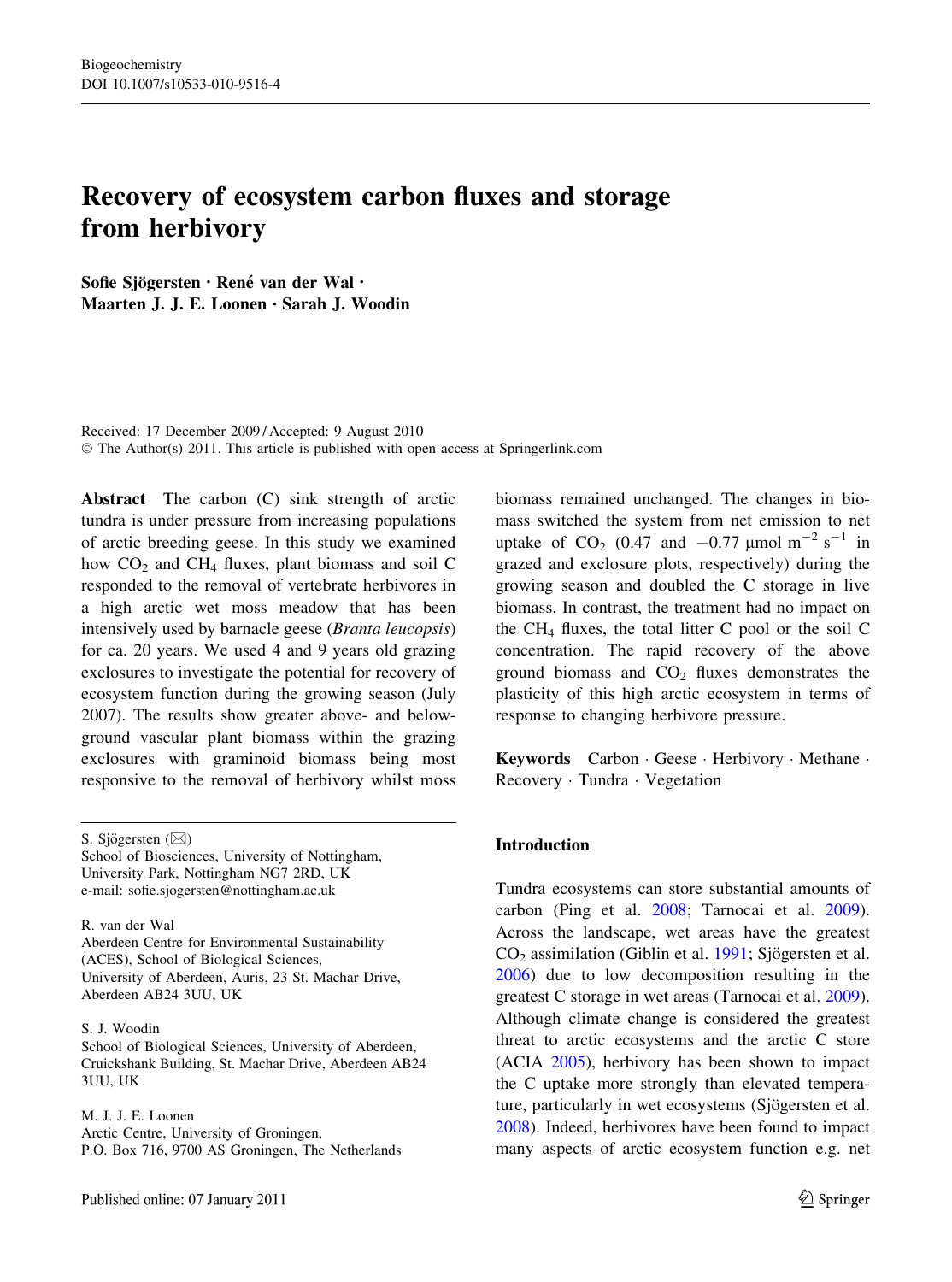primary productivity, litter decomposition and nutrient cycling through inputs from faeces (Stark et al. [2003;](#page-13-0) Semmartin et al. [2004](#page-13-0); Jefferies et al. [2006](#page-12-0); Bråthen et al. [2007](#page-12-0); Sjögersten et al. [2008\)](#page-13-0).

Geese are currently one of the most abundant groups of herbivores in the Arctic (Van der Wal [2005\)](#page-13-0) and goose populations continue to increase due to changes in both land use and climate in their temperate overwintering and migration areas as well as in their breeding areas in the North (Abraham et al. [2005;](#page-12-0) Fox et al. [2005;](#page-12-0) Gauthier et al. 2005; Kéry et al. [2006](#page-12-0)).

Increases in the number of arctic breeding geese have dramatically reduced ecosystem productivity of coastal marshes along the Hudson Bay area in Canada (Jefferies et al. [2006\)](#page-12-0). Here grubbing by geese has caused complete loss of the vegetation cover and organic horizon and although the impact of this degradation on C storage has not been studied it is likely to be severe. In the case of ecosystems that have been severely degraded as a consequence of overgrazing a new stable state might establish (Jefferies et al. [2006\)](#page-12-0), with recovery of the vegetation being a slow process even if the grazing pressure is reduced (Handa and Jefferies [2000](#page-12-0); Handa et al. [2002\)](#page-12-0). However, in areas where the impact of herbivory does not result in an alternative stable state devoid of vegetation but merely a shift from one vegetation state to another (e.g. from grass dominated to moss dominated), the ecosystem might be able to change relatively quickly in response to reduced grazing pressure (Van der Wal [2006](#page-13-0)).

Such long-term and large-scaled ecosystem degradation as witnessed along the Hudson Bay coast has not yet been observed in the European Arctic (Jefferies and Drent [2006\)](#page-12-0). However, on a smaller scale, ecosystem degradation caused by grubbing by geese is also evident on Spitsbergen, linked to the increase in pink-footed geese (Anser brachyrhynchus) in the area (Speed et al. [2009](#page-13-0)). Furthermore, in studies on Spitsbergen grazing by barnacle geese (*Branta leucopsis*) has been found to reduce the  $CO<sub>2</sub>$ uptake of wet tundra (Sjögersten et al.  $2008$ ) and grubbing for below ground plant tissue by pinkfooted geese during spring reduced the  $CO<sub>2</sub>$  uptake of wet tundra as well as the C storage in both plant biomass and the soil organic horizon (Van der Wal et al. [2007](#page-13-0)).

A key issue not yet addressed is the recovery capacity of the C fluxes of arctic tundra if grazing was removed through for example predation or density dependent population dynamics. In relation to goose grazing it is plausible that the recovery of the C uptake rate will be closely related to the extent the vegetation recovers since the above ground biomass appears to be the strongest driver of the  $CO<sub>2</sub>$  uptake (Sjögersten et al. [2008](#page-13-0); Van der Wal et al. [2007\)](#page-13-0). If the vegetation recovers quickly in response to reduced grazing pressure then the  $CO<sub>2</sub>$ sink strength could potentially be restored over a relatively short time period should grazing pressure drop. If the grazing or grubbing on the other hand is associated with substantial C loss from the soil through erosion processes (McLaren and Jefferies [2004;](#page-13-0) Van der Wal et al. [2007\)](#page-13-0), recovery of the soil C storage is likely to be slow.

In this study, we use Ny-Ålesund, Spitsbergen, as a model system to quantify the recovery potential of ecosystem function, compared to ungrazed areas on Spitsbergen, following long term intensive goose grazing. This site has been heavily grazed by geese for more than 20 years (Tombre et al. [1998](#page-13-0)), over which period the vegetation has changed substantially and hence provides an ideal location to investigate the recovery of C uptake rates following goose removal and explore the mechanisms by which the presence or absence of geese drives C dynamics in arctic ecosystems.

Only limited information exists on grazing impacts on methane  $(CH<sub>4</sub>)$  fluxes in arctic ecosystems despite the importance of  $CH<sub>4</sub>$  for the balance of sinks and sources of radiatively active trace gases in tundra ecosystems. In temperate wetland, grazing by swans has been found to reduce  $CH<sub>4</sub>$  production and increase  $CH<sub>4</sub>$  uptake in response to bioturbation and increased aeration of the soil surface (Bodelier et al. [2006\)](#page-12-0) indicating that herbivores may be important drivers of CH4 fluxes in wetland systems. Additionally, herbivores may also impact on  $CH<sub>4</sub>$  fluxes indirectly through their impact on the vegetation (Torn and Chapin [1993;](#page-13-0) Joabsson et al. [1999](#page-12-0); Kutzbach et al. [2004](#page-12-0)).

In this study we tested the following overarching hypothesis: Removing herbivores from grazed moss meadows will increase the C uptake during the growing season and ecosystem C storage in standing biomass to levels similar to ungrazed moss meadow areas. We also hypothesise that increased below ground C inputs resulting from greater plant biomass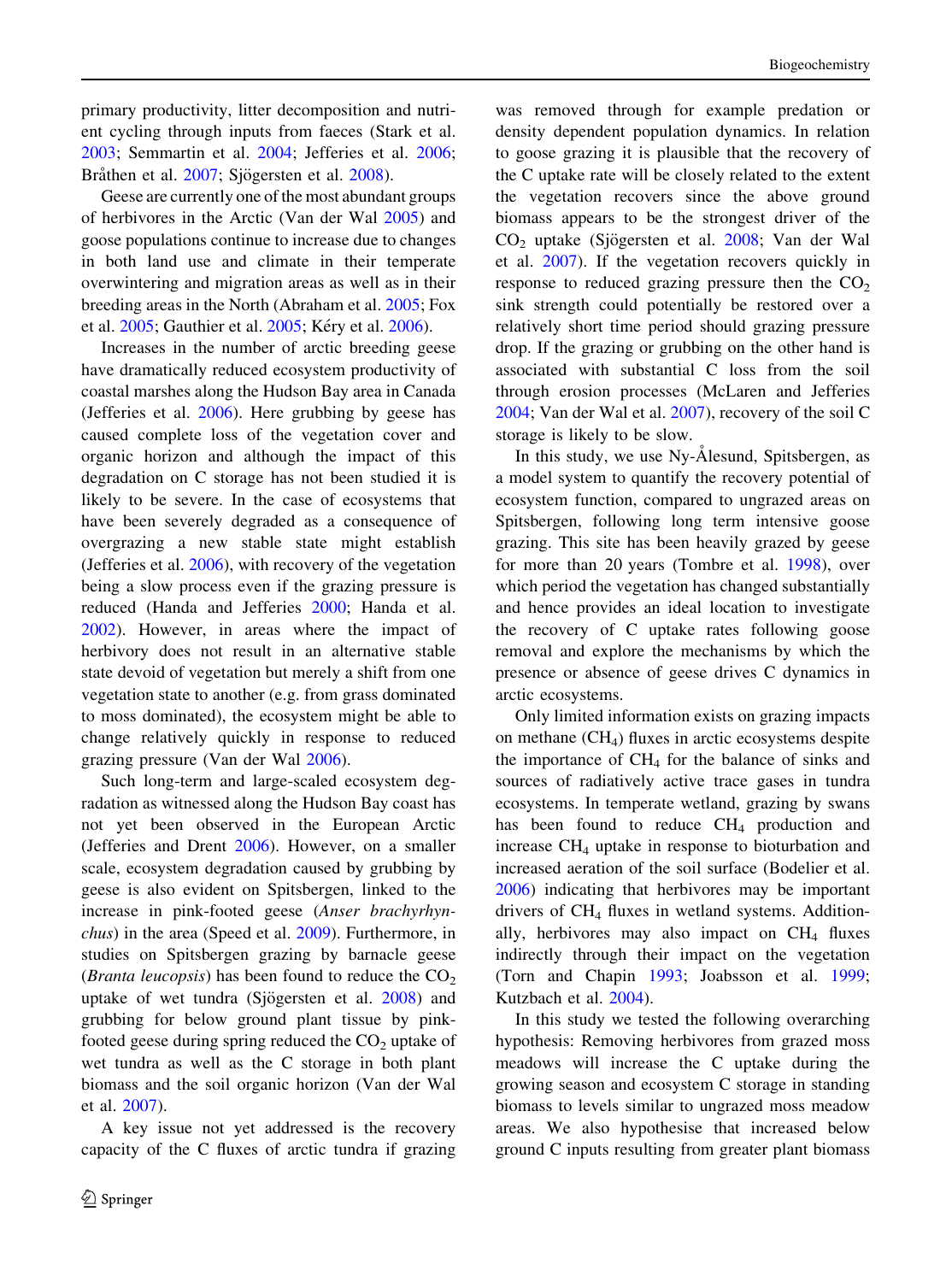stimulate the microbial biomass and dissolved organic C (DOC) in the soil. In contrast, we expect that the total soil C concentrations remain unchanged since we anticipate this pool to respond only over longer time scales. In order to test these hypotheses we measured  $CO<sub>2</sub>$  and  $CH<sub>4</sub>$  fluxes, standing biomass and litter C pools, microbial biomass and DOC and soil C concentrations in established (4 and 9 years old) grazing exclosures and their adjacent controls.

# Materials and methods

# Site description

This research was carried out on high arctic Svalbard, Norway, in and near the small settlement of Ny-Alesund on the island of Spitsbergen. The Ny-Ålesund area, situated on the shores of Kongsfjorden on the west coast  $(78°55'N, 11°56'E)$ , has supported a breeding population of barnacle geese (Branta leucopsis) for more then 20 years. Over this period the number of breeding geese increased from the first pair in 1980 to a peak of 329 nests in 1997 (Tombre et al. [1998\)](#page-13-0). Most birds breed on small islands in the fjord but both families and nonbreeding birds rely heavily on the Ny-Alesund area throughout summer for foraging. We focussed our research on two locations, Solvatnet and Thiisbukta, which are on either side of Ny- $\AA$ lesund and highly favoured by geese; both locations represent wet tundra with similar ecosystem characteristics and goose utilisation levels. The growth of the goose population has strongly impacted the vegetation in the area, leading to the suppression of both grasses and herbs i.e. the preferred forage species (van der Wal and Hessen [2009\)](#page-13-0). In the wetter areas preferentially used by geese the vegetation now consists predominantly of mosses.

The climate in the area is oceanic and hence relatively mild given the latitude. The mean annual temperature in the region is  $-6.3$ °C. The January mean temperature is  $-14.7$ °C and the July mean temperature is around  $4.7^{\circ}$ C. The mean annual precipitation is 370 mm. The landscape is underlain by permafrost and surface soils start thawing in June reaching maximum thaw depths in late summer (August).

The wet moss-dominated vegetation in the study areas is largely composed of Calliergon sp. with the grass Poa arctica as the dominant vascular plant; herbs are very low in abundance. The depth of the soil organic horizon is variable (ranging from 10 to more than 300 mm in the wettest areas) and at Thiisbukta it contained layers of silt, or was washed through with silt, indicating that the area is fed with silt during snowmelt through overland flow. The soil organic horizon was composed of largely poorly decomposed moss tissue.

## Experimental design

To assess the recovery of C uptake rates of the ecosystem we utilized long term grazing exclosures. Exclosures were set up at the two study sites within the Ny-Ålesund area, i.e. Solvatnet and Thiisbukta, in 1998 ( $n = 5$ ) and 2003 ( $n = 6$ ), respectively. These consisted of ca. 0.5 m high wire netting with string across the top to prevent geese from entering the plots. Grazed controls were staked out within 1–2 m of the exclosures. Within each of the two wetlands, the plot pairs were spaced ca. 20–30 m apart across a 0.5–1 ha area. The exclosures measured 0.7 m  $\times$  0.7 m and  $2 m \times 2 m$  at Solvatnet and Thiisbukta, respectively. At both sites care was taken to sample in the central part of the plots to avoid problems with edge effects leaving a buffer zone of ca. 20 cm. The two study areas are ca. 0.5 km apart.

In the summer of 2007 a sampling campaign was undertaken to determine how the vegetation and total soil C concentrations responded to the removal of herbivores at both sites. We also quantified the effect of herbivore removal on dissolved organic C, microbial biomass, fluxes of  $CO<sub>2</sub>$  and  $CH<sub>4</sub>$  during the growing season at the Thiisbukta site. The data collection during July took place under a range of light and temperature conditions. The field based C flux measurements were done at the 4 year old exclosures at Thiisbukta only and formed the basis for the investigation of links between C fluxes and grazing. The specific methods used for determining the C pools and fluxes are outlined below.

# Vegetation sampling and C pools

To quantify the response of the vegetation to the exclusion of geese, plant biomass data were collected from the exclosures in July 2007. For each exclosure and control plot, two  $7 \text{ cm} \times 7 \text{ cm}$  turves for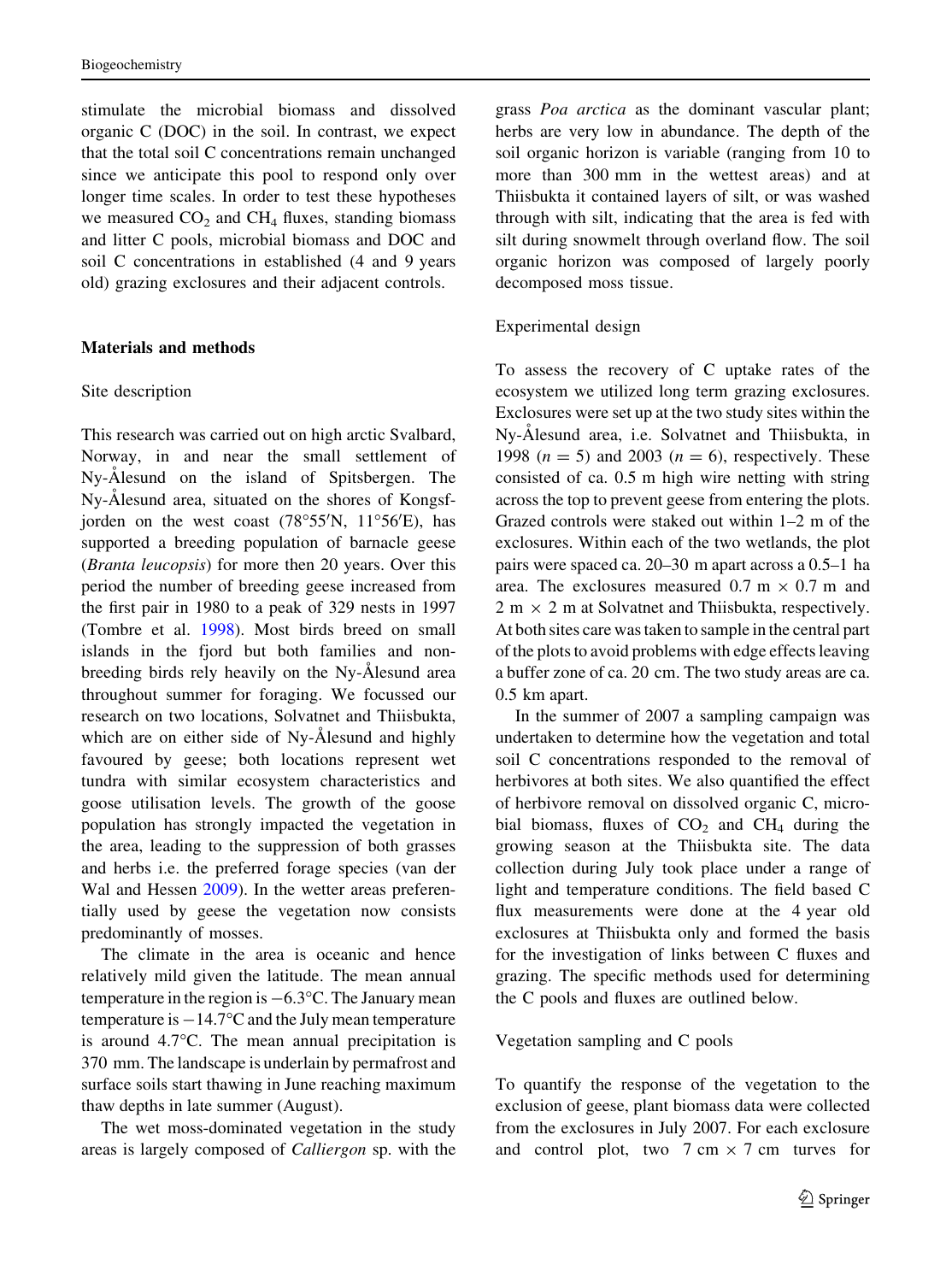biomass and vegetation C pool determination were collected at the end of July. From Thiisbukta two additional turves were collected 1 and 2 weeks prior to the end of July sampling (i.e. a total of three sampling points over time, ca. 1 week apart) to provide a biomass sample that temporally closely corresponded to the  $CO<sub>2</sub>$  flux measurement (which are outlined below) to account for the rapid development of the vegetation during the short growing season. The turves were collected down to the mineral horizon (depth of the soil organic horizon was 71 mm (3–142) and 54 mm (15–98), mean, minimum and maximum, at Thiisbukta and Solvatnet, respectively). The above ground vegetation was sorted into the live fractions of functional groups (namely: grasses, herbs, Equisetum sp., deciduous shrubs and mosses) and the litter fraction was separated into the non-photosynthesising part of the moss (here after denoted 'brown' moss) and vascular plant litter. Root biomass for each exclosure and control plot was determined in one of the turves collected at the end of July. Each separate vegetation fraction from the final harvest in July 2007 was subsequently analyzed for its C and N content using a Carlo Erba NA 1500 elemental analyser and the C and nitrogen (N) pool in each biomass fraction was calculated. In addition to the biomass determinations the depth of the green and brown (litter) parts of the moss mat were measured when the turves were collected.

# Soil C and microbial biomass

Soil samples for determination of treatment responses of soil organic horizon C concentration were collected from all plots as described above and the depth of the soil organic horizon was measured. The C and N content was determined using a Carlo Erba NA 1500 elemental analyser. To explore if the grazing treatment impacted on the soil microbial community, soil microbial biomass was determined in the soil organic horizon (down to 5 cm below the moss mat) at the Thiisbukta site. Since temporal variation in soil microbial biomass is known to be strong in arctic environments (Bardgett et al. [2007](#page-12-0)), microbial biomass was estimated in the temporally (i.e. all three sampling occasions) replicated turves collected for biomass determination. The turves to be used for microbial biomass determination were frozen on the

day of collection and were kept frozen during transport (ca. 2 weeks in total) prior to analysis. Subsequently, soils were thawed and microbial biomass C was estimated using the chloroform fumigation extraction method (Vance et al. [1987\)](#page-13-0). Briefly ca. 20 g of fresh soil were exposed to a chloroform atmosphere for 24 h and extracted in 100 ml 0.5 M  $K<sub>2</sub>SO<sub>4</sub>$  whilst a parallel unfumigated sample of soil was extracted directly. Total organic C in the extracts was analysed using a Shimadzu TOC-V carbon analyser (Shimadzu Corp, Kyoto, Japan). Soil microbial biomass was calculated as the difference between fumigated and unfumigated samples (Vance et al. [1987\)](#page-13-0).

# Dissolved organic C in the soil solution

The dissolved organic carbon (DOC) was collected from the soil organic horizon (under the moss litter layer) using Rhizon samplers which are 10 cm long thin probes made from a hydrophilic porous polymer tube with a pore diameter of ca.  $0.1 \mu m$  (Rhizosphere research products, Wageningen, the Netherlands). The Rhizon samplers were inserted parallel with the ground surface in the top part of the soil organic horizon and left to settle for 1 week prior to sampling. A 20 ml sample of the soil solution was collected by applying a gentle vacuum using a syringe. The samples were collected in parallel with the biomass sampling at Thiisbukta (i.e. once a week over a 3-week period). Samples were frozen directly after collection. The samples were thawed prior to analysis and the organic C content in the soil solution was analysed the same day using a Shimadzu TOC-V carbon analyser (Shimadzu Corp, Kyoto, Japan).

# Fluxes of  $CO<sub>2</sub>$

Ecosystem  $CO<sub>2</sub>$  fluxes were measured with custombuilt flux measurement chambers (30 cm diameter, 12 l volume) clamped to steel rings inserted into the soil, and each attached to an EGM-4 Infra Red Gas Analyzer using an open dynamic system with a through flow of 11 l min<sup>-1</sup> (to avoid  $CO_2$ , temperature and pressure build up within the chambers), which collected data continuously (switching between reference and chamber air every 30 s) from the plots with an average record of the  $CO<sub>2</sub>$  flux taken every 2 min (IRGA; PP Systems, Hitchin, UK—see Sjögersten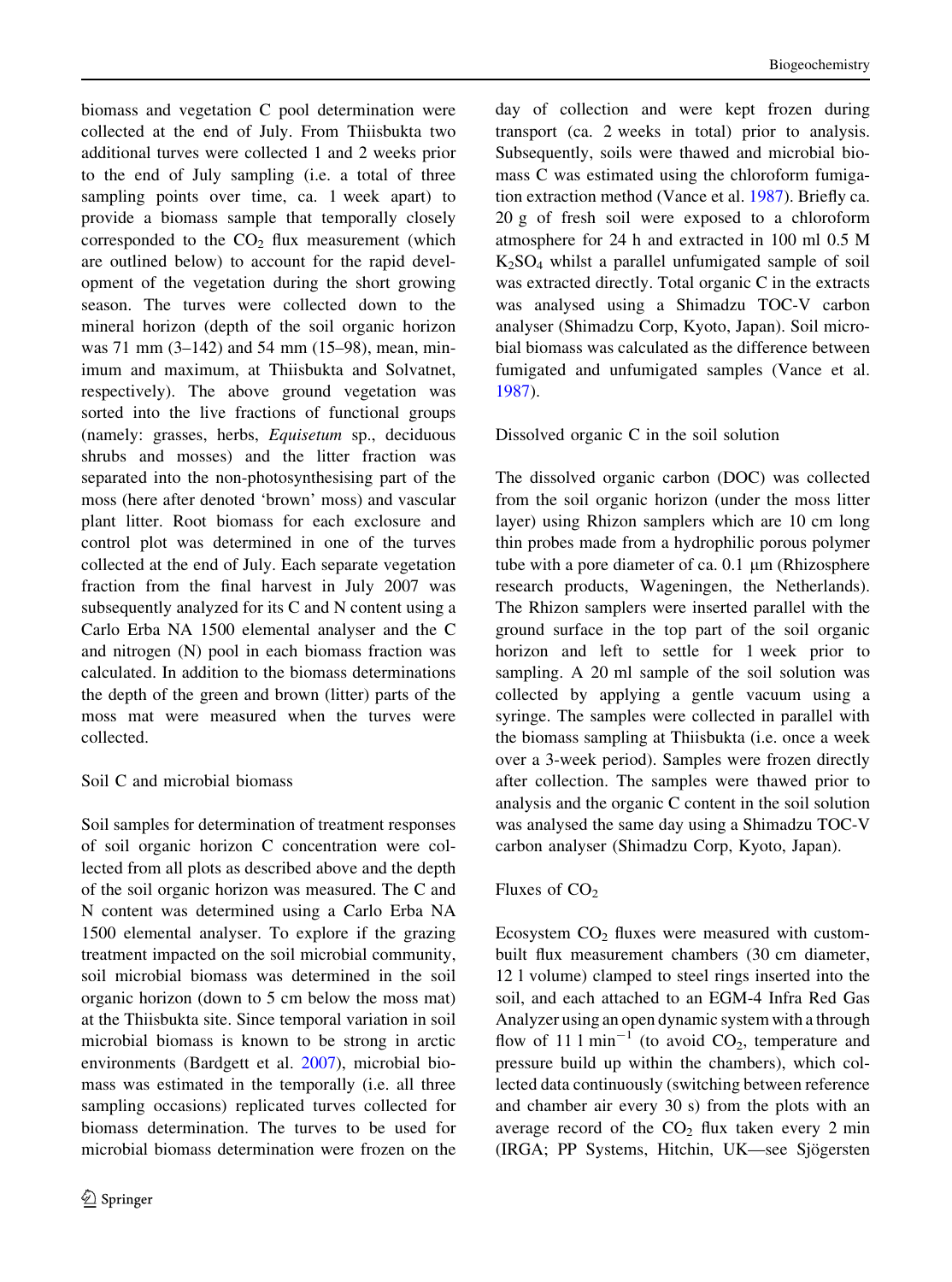et al.  $(2006)$  $(2006)$  for details).  $CO<sub>2</sub>$  fluxes were measured on five separate days per plot to estimate treatment effects; all measurement took place between 10:00 and 17:00 h. Each exclosure and grazed plot pair were measured concurrently and the measurements were spread evenly across the day for the plot pairs to ensure that data collected from all plots reflected the full range of light and temperature conditions. During the midday measurements throughout July both net ecosystem exchange (NEE) and ecosystem respiration  $(R_e)$  were measured on each plot in the following sequence: the system was allowed to equilibrate for 5–10 min, NEE data were collected for 20 min, a hood was placed over the chamber to exclude light and stop photosynthesis, the system was allowed 5–10 min to equilibrate, and then  $R_e$  was measured for 15 min (the difference in measurement time was to reflect to greater variation in NEE as light conditions varied). After the initial period of equilibration, temperature or humidity did not increase within the chamber during the measurement period. From each measurement period mean values were determined for NEE and  $R_e$ . To obtain an estimation of gross ecosystem photosynthesis (GEP) the mean plot  $R_e$  fluxes were subtracted from the mean plot NEE fluxes for each measurement period. The midday measurements illustrate maximum uptake rates; negative  $CO<sub>2</sub>$  flux values indicate uptake of  $CO<sub>2</sub>$  while positive values represent an efflux of  $CO<sub>2</sub>$  to the atmosphere. To assess the effects of treatment on diurnal fluctuations in net ecosystem exchange of  $CO<sub>2</sub>$ , 24 h measurements were carried out on three occasions per plot in July 2007; for these measurements the chambers were placed on the plots for 24 h allowing  $CO<sub>2</sub>$  fluxes to be measured continuously. To quantify night time fluxes, NEE,  $R_e$  and GEP fluxes were measured at midnight on two occasions in all of the plots in mid to late July 2007 using the same sequence of measurements as for the midday data collection.

Photosynthetically active radiation (PAR) and air temperature (ca. 10 cm above the ground surface) were recorded simultaneously with the  $CO<sub>2</sub>$  fluxes within the chambers.

## Fluxes of  $CH<sub>4</sub>$

CH4 fluxes were sampled on four occasions in July from the plots in Thiisbukta using the closed chamber technique. The head spaces were transparent with a volume of  $7.8 \text{ dm}^3$  and the surface area was

 $0.062 \text{ m}^2$ . In the wetter plots, the head spaces were very gently placed onto the wet moss mat and in the drier plots, they were inserted carefully to ca. 5 cm depth to ensure that a good seal between the ground and the headspaces was achieved. Gas samples were collected at  $T = 0$  min and again at  $T = 20$  min through suba seals using hypodermic needles. Each 30 ml gas sample was injected onto a 12 ml evacuated exetainer, the over pressure in the exetainers allowed us to check for leaks. Gas samples were subsequently analysed on a Shimadzu Gas Chromatograph with a 1 ml sample loop, a molecular sieve column and a flame ionisation detector. Note that the two sampling times did not allow us to check for linearity of the change in  $CH<sub>4</sub>$  concentration in the head spaces so our data might be a slight over or under estimation of the actual fluxes.

#### Soil moisture and temperature measurements

Soil temperature at 5 cm depth and volumetric and gravimetric soil moisture content were measured in parallel with the gas flux measurements and the biomass harvest. Three measurements were taken in each plot to incorporate some of the spatial variation. Additionally, the soil temperature and the volumetric soil moisture content were determined in the immediate vicinity of where biomass samples were collected at the time of the final harvest. Soil temperature was measured using temperature probes (RS components, UK), and volumetric soil moisture using a hand-held Theta probe and meter  $(\Delta T)$ devices, Burwell, UK). Gravimetric soil moisture content was measured by drying 5 g subsamples at 105°C.

### Data analysis

All data analyses were performed using Genstat vs. 10 [\(www.genstat.com](http://www.genstat.com)). The Treatment, Site and Site  $\times$  Treatment effects were analysed using mixed linear models (REML—residual maximum likelihood) with 'block' as the random effect. To test for treatment effects on biomass and C pools we used the end of July sampling point. Since the  $CO<sub>2</sub>$ ,  $CH<sub>4</sub>$ fluxes, DOC and soil microbial biomass were collected on several occasions we used a repeated measures mixed model for analysis of treatment effects. Testing for how much of the variance in the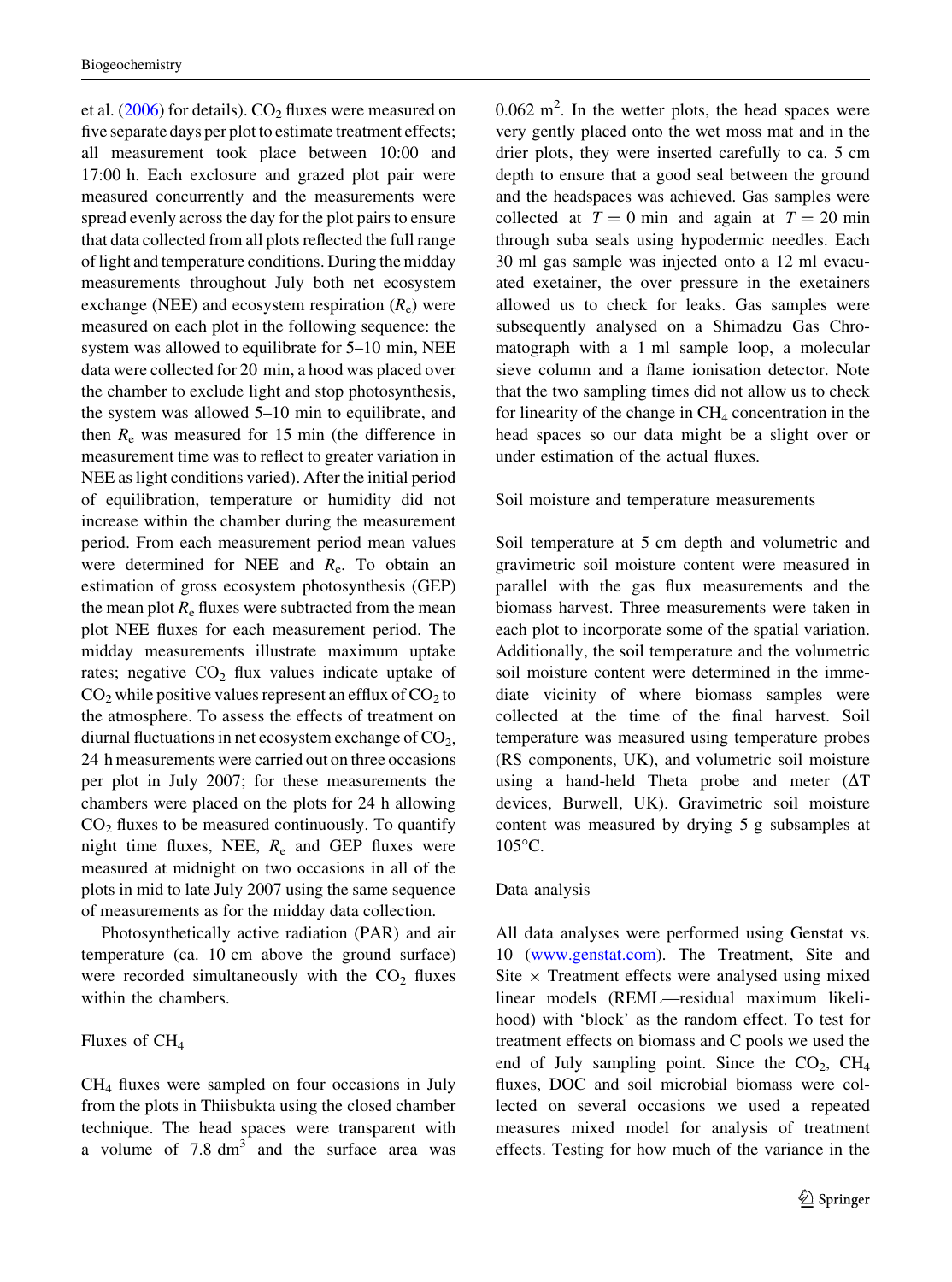dependent variable, previously attributed to the treatment effect, was absorbed by covariates was done by fitting the covariate in the model first. For these two types of analysis we used the default methods for calculating the F statistic, AI optimisation and a maximum of 20 iterations. Note that the mixed model repeated measures block structure gives rise to variable denominator degrees of freedom depending on the strength of the random effect.

The linear regressions were carried out using plot means. Moss depth was log transformed prior to regressing it against soil temperature to meet to normality assumption of the residuals.

#### Results

#### Plant biomass and standing litter

Total above ground live biomass in the exclosures was nearly double that of the grazed controls in both shortterm (4 years:  $391.5 \pm 91.3$  vs.  $221.9 \pm 30.4$  g m<sup>-2</sup>, mean and ±SE shown throughout) and longer-term (9 years:  $322.2 \pm 36.0$  vs.  $196.9 \pm 30.0$  g m<sup>-2</sup>) exclosures, which is reflected by the significant overall treatment effect:  $F_{1,9} = 8.63$ ,  $P \lt 0.05$ ; Fig. 1. Root biomass and vascular litter biomass were also substantially (12 and 28 times, respectively) higher in exclosures (Fig. 1;  $F_{1,9} = 11.28, P < 0.01$ and  $F_{1,9} = 6.24, P < 0.05$ , respectively). It was clear that some plant groups were more responsive to the absence of grazers than others. Notably grasses, but also herbs, showed a strong increase in biomass following herbivore exclusion (Treatment effects:  $F_{1,9} = 8.98$ ,  $P \lt 0.01$  and  $F_{1,9} = 6.52$ ,  $P \lt 0.05$ , respectively). The apparent positive effect of grazer exclusion on Equisetum arvense was not statistically significant ( $P > 0.1$ ). However, it is worth noting that the grazing exclosures at Thiisbukta (Equisetum was not visible in the plots at the start of the experiment) was the only obvious occurrence of this plant species in the Ny-Alesund area. Contrary to expectation, the biomass of neither green nor brown moss differed between exclosure and grazed control  $(P > 0.3)$ . Overall, the exclosures resulted in a shift from a system nearly completely dominated by mosses towards a system with an overstorey of vascular plants above the moss mat. The absence of any significant site or site  $\times$  treatment effects indicates that the removal of grazing leads to a relatively rapid  $(\leq 4$  years) response in plant vascular biomass with little further change as judged from the pattern in the longer term (9 years) exclosures (76 and 63% increase of biomass in the 4 and 9 years exclosures, respectively).

#### C pools

#### Vegetation and litter

The increase in vascular plant biomass in the exclosures was reflected in increased C storage in the vegetation at the two sites (110 and 94% at Thiisbukta and Solvatnet, respectively,  $F_{1,9} = 12.53$ ,  $P < 0.01$ ; Table [1\)](#page-6-0). The increased C pool in the



Fig. 1 Biomass of plant functional groups and standing litter in grazed (white bars) and ungrazed exclosure (black bars) plots measured at peak biomass at the two wet moss tundra study sites: Thiisbukta (4 year old exclosures) and Solvatnet

(9 year old exclosures). Brown moss refers to below ground non-photosynthesising brown moss tissue. Mean and SE are shown ( $n = 6$  and 5 at Solvatnet and Thiisbukta, respectively)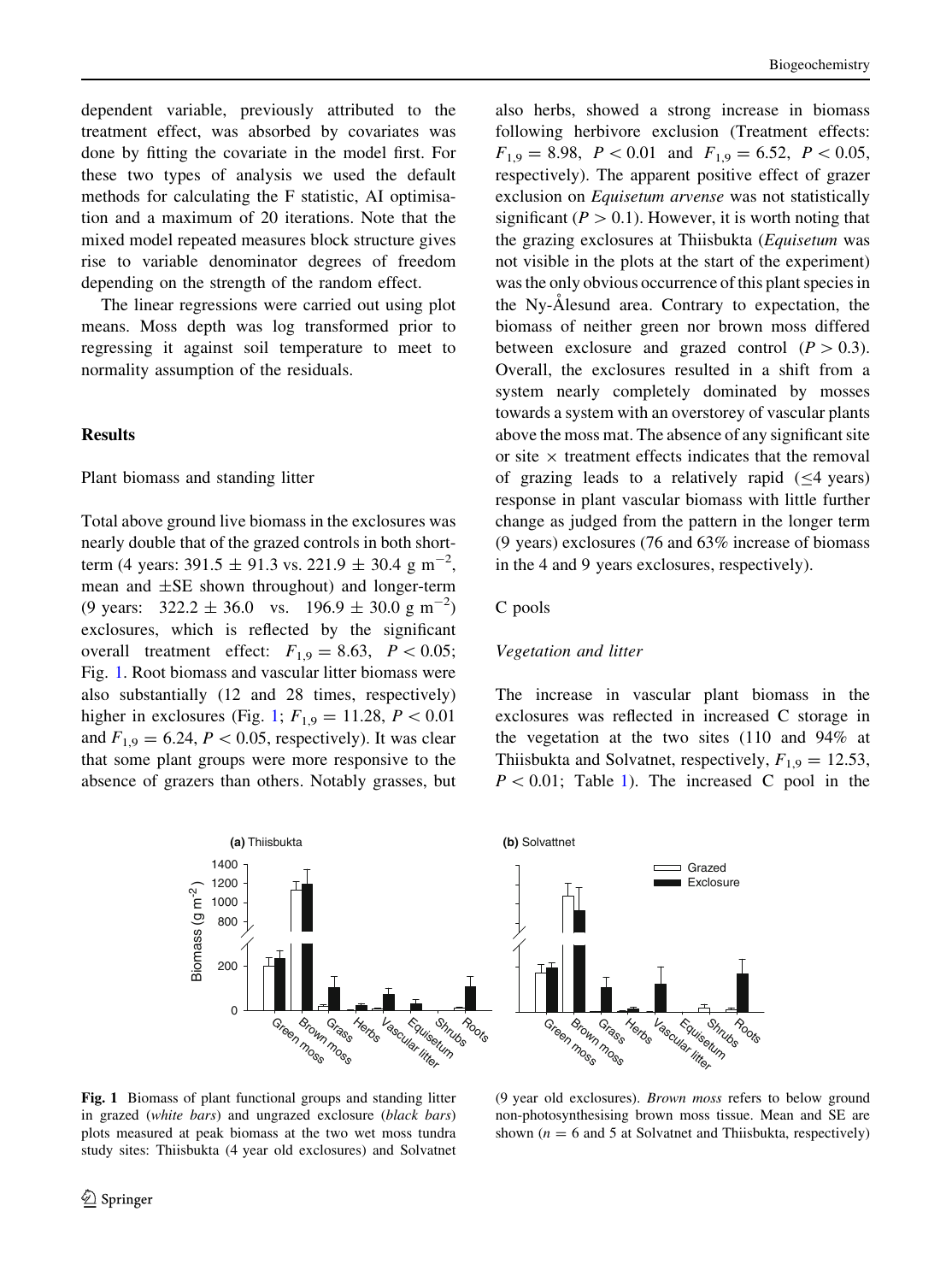|                          | Thiisbukta       |                   | Solvatnet        |                  |  |
|--------------------------|------------------|-------------------|------------------|------------------|--|
|                          | Grazed           | Exclosure         | Grazed           | Exclosure        |  |
| Forbs                    | $0.8 \pm 0.5$    | $9.9 \pm 4.0$     | $1.2 \pm 1.2$    | $7.7 \pm 4.6$    |  |
| Grasses                  | $8.0 \pm 3.1$    | $44.5 \pm 18.2$   | $1.0 \pm 0.5$    | $47.2 \pm 20.8$  |  |
| Equisetum                | $0.0 \pm 0.0$    | $12.6 \pm 5.1$    | NP               | NP               |  |
| Deciduous shrubs         | NP.              | NP                | $9.0 \pm 9.0$    | NP               |  |
| Roots                    | $4.8 \pm 2.1$    | $45.8 \pm 18.7$   | $4.8 \pm 3.3$    | $64.4 \pm 24.7$  |  |
| <b>Moss</b>              | $90.3 \pm 17.6$  | $109.7 \pm 44.8$  | $87.2 \pm 17.8$  | $101.8 \pm 8.5$  |  |
| Total vegetation         | $103.9 \pm 17.3$ | $218.2 \pm 89.1$  | $103.2 \pm 12.4$ | $200.7 \pm 24.9$ |  |
| Vascular litter          | $7.4 \pm 0.7$    | $33.2 \pm 13.5$   | $0.0 \pm 0.0$    | $53.5 \pm 30.1$  |  |
| Moss litter <sup>a</sup> | $465.6 \pm 34.3$ | $541.8 \pm 221.2$ | $450.5 \pm 62.0$ | $325.7 \pm 75.9$ |  |
| Total litter             | $468.1 \pm 33.3$ | $574.9 \pm 234.7$ | $450.5 \pm 62.0$ | $379.2 \pm 90.9$ |  |

<span id="page-6-0"></span>**Table 1** C pools  $(g \text{ m}^{-2})$  in different components of the ecosystem

Based on C pool data collected at peak biomass in the end of July 2007. Data shown are mean values  $\pm$  SE for grazed and exclosure plots at Thiisbukta and Solvatnet (4 and 9 years old exclosures, respectively)

NP not present

<sup>a</sup> Below ground non-photosynthesising brown moss tissue

vegetation in the exclosures was due to an increase of the vascular C pool ( $F_{1,9} = 18.17$ ,  $P \lt 0.01$ ) rather than moss C pool which did not increase in the exclosures ( $P > 0.3$ ). Similarly, with respect to C inputs to the soil system, vascular litter C inputs tended to be increased ( $F_{1,8} = 3.97, P = 0.08$ ) in the exclosures but not the total litter C input to the soil  $(P > 0.7)$  which was composed largely of moss litter. Despite the different times (4 and 9 years) the treatment plots had been protected from grazing, the treatment effect was similar at the two sites (i.e. no significant site  $\times$  treatment interaction). This suggests that within 4 years most of the recovery from grazing of the vegetation C pool had already taken place and after this point further changes in the standing C pool in the biomass are more gradual as already indicated by the biomass data in the previous section.

The plant tissue C to N ratio was differentially affected by the exclosures: In grasses the C to N ratio was significantly lower in grazed plots  $(12.7 \pm 2.0)$ and 20.1  $\pm$  1.5 in grazed and exclosure plots respectively;  $F_{1,20} = 8.76$ ,  $P < 0.01$ ) and there was a tendency for lower C to N ratios also in the root biomass (which is mainly composed of grasses)  $(24.3 \pm 1.4 \text{ and } 30.7 \pm 3.1 \text{ in } \text{grased} \text{ and } \text{exclosure})$ plots, respectively;  $F_{1,16} = 3.08, P = 0.098$ ). In contrast, there were no significant effects of the treatment on the C to N ratios in either herbs  $(16.5 \pm 3.6 \text{ and}$   $17.4 \pm 1.7$  in grazed and exclosure plots, respectively;  $P > 0.7$ , mean  $17.1 \pm 1.6$ ) or green moss tissue ( $P > 0.6$ , mean  $27.6 \pm 1.2$ ). The grazing exclosures did not impact on either moss ( $P > 0.8$ ) or vascular ( $P > 0.4$ ) litter C to N ratios. Additionally, the moss and vascular leaf litter C to N ratios were similar, at  $28.25 \pm 1.18$  and  $27.60 \pm 1.37$ , respectively.

### Soil and microbial biomass C and N

As expected, grazer exclusion did not measurably alter the total concentration of C in the soil organic horizon ( $P > 0.3$ ; Fig. [2a](#page-7-0)) or the depth of the soil organic horizon ( $P > 0.4$ , 72 ± 20 mm vs. 70 ± 22 mm at Thiisbukta and  $46 \pm 12$  mm vs.  $62 \pm$ 13 mm at Solvatnet for grazed and exclosure plots, respectively). However, N levels in the soil organic horizon were slightly lower in the exclosures  $(F_{1,9} = 6.93, P < 0.05)$ :  $0.54 \pm 0.13\%$  vs.  $0.41 \pm 0.13\%$ 0.16% at Thiisbukta and 2.09  $\pm$  0.33% vs. 1.50  $\pm$ 0.38% at Solvatnet for grazed and exclosure plots, respectively. With respect to the more labile pools of C, DOC were not affected by the treatment ( $P > 0.1$ ) however, DOC concentrations decreased significantly  $(F_{2,13} = 7.64, P < 0.01)$  over the measurement period (Fig. [2b](#page-7-0)). The size of the microbial biomass C pool appeared resilient to the exclusion of geese as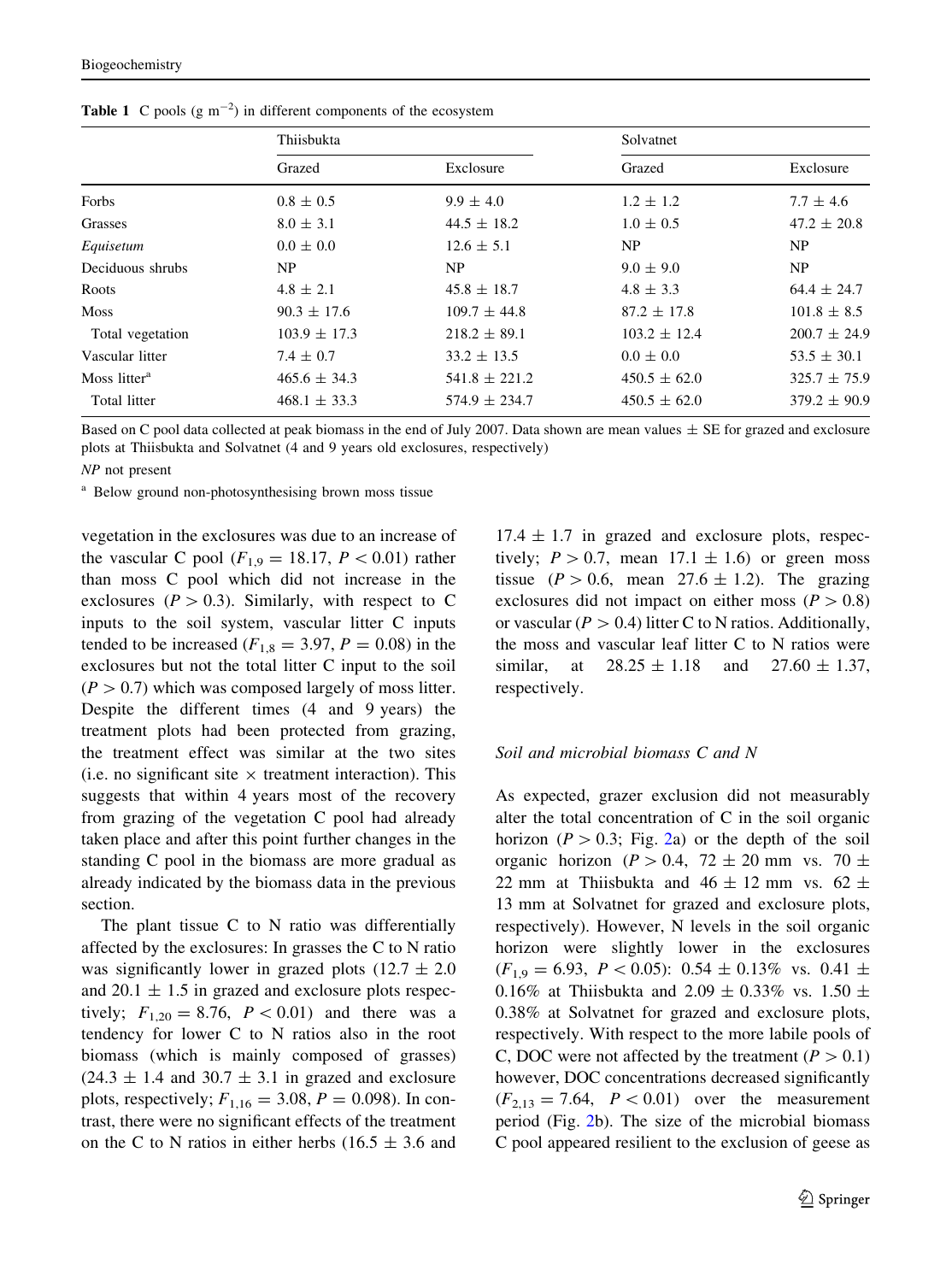<span id="page-7-0"></span>

Fig. 2 a Soil total C concentrations in the soil organic horizon, b dissolved organic carbon (DOC) in the soil pore water in the soil organic horizon and **c** microbial biomass C in the soil organic horizon. G4 and E4 and G9 and E9 represent the 4 and 9 years old grazed (G) and exclosure (E) plots at Thiisbukta and Solvatnet, respectively. W1, W2 and W3 indicated the three consecutive weeks in July 2007 when the DOC and microbial biomass measurements were carried out. Mean and SE are shown  $(n = 6$  and 5 at Solvatnet and Thiisbukta, respectively)

there was no effect of the treatment ( $P > 0.6$ ) and there were no significant variation in microbial biomass over time  $(P > 0.1)$  (Fig. 2c).

Fluxes of C in the field

 $CO<sub>2</sub> fluxes$ 

The light conditions (ranging between 200 and 1,200 µmol of photons  $m^{-2} s^{-1}$ ) were a good

predictor of the variation in NEE and GEP whilst air temperature (ranging between 9 and  $25^{\circ}$ C) predicted variation in  $R_e$  (Fig. [3\)](#page-8-0) but the fit depended on the grazing treatment: Light conditions were related to GEP in exclosure plots whilst air temperature mainly impacted on  $R_e$  in grazed plots. This suggests that the presence of absence of herbivores (and hence vascular plants) controls the response of the  $CO<sub>2</sub>$  fluxes to abiotic controls.

Grazed areas showed net losses (0.46 µmol  $m^{-2}$  s<sup>-1</sup>) of CO<sub>2</sub> to the atmosphere whilst the exclosures showed net uptake  $(-0.77 \text{ }\mu\text{mol m}^{-2} \text{ s}^{-1})$  of  $CO<sub>2</sub>$  in July (period of maximum photosynthesis based on sampling occasions at midday; Fig. [4\)](#page-8-0). Both gross ecosystem photosynthesis (GEP) and ecosystem respiration  $(R_e)$  rates were greater (i.e. more negative in the figure for GEP) in exclosures than in grazed plots with the effect being larger for GEP than for  $R_{e}$ .

The strongest effect of herbivore exclusion on C fluxes was observed during daytime (10 am to 5 pm); there was no significant treatment effect on NEE at night (despite the relatively high light levels due to the midnight sun) (Fig. [5](#page-9-0)a). The NEE in exclosure plots tended to follow the daily pattern in PAR and air temperature (Fig. [5](#page-9-0)b, c) whilst grazed plots showed no pronounce daily cycle in NEE. Interestingly, although no significant treatment effect was found for NEE during night time (11 pm to 1 am) it was clear that  $R_e$ rates were still somewhat elevated in the exclosures  $(F_{1,4} = 17.71, P \lt 0.05)$ , being 1.4  $\pm$  0.1 and 1.9  $\pm$ 0.2 µmol of photos  $m^{-2}$  s<sup>-1</sup> in grazed and exclosure plots respectively, whilst no significant treatment effect was apparent for GEP at midnight ( $P > 0.2$ ). Interestingly, although substantially (ca. 40%) lower than daytime fluxes, GEP was still measureable at midnight (e.g.  $-1.0 \pm .01$  µmol m<sup>-2</sup> s<sup>-1</sup> in control plots). Photosynthetically active radiation at midnight was 140  $\mu$ mol of photons m<sup>-2</sup> s<sup>-1</sup> when averaged over the measurement period. This indicates that the large day time differences in GEP between grazing treatments are likely to be driven by species with greater light demand, since the grazing effect on GEP disappears at midnight when light levels are low.

Both components of NEE,  $R_e$  and GEP, appeared to be linked to above ground vascular biomass (Fig. [6](#page-10-0)). Indeed, above ground biomass was a significant covariate ( $F_{1,15} = 14.29$ ,  $P < 0.01$  and  $F_{1,11} =$ 14.13,  $P < 0.01$  for  $R_e$  and GEP, respectively) which absorbed the variation previously predicted by the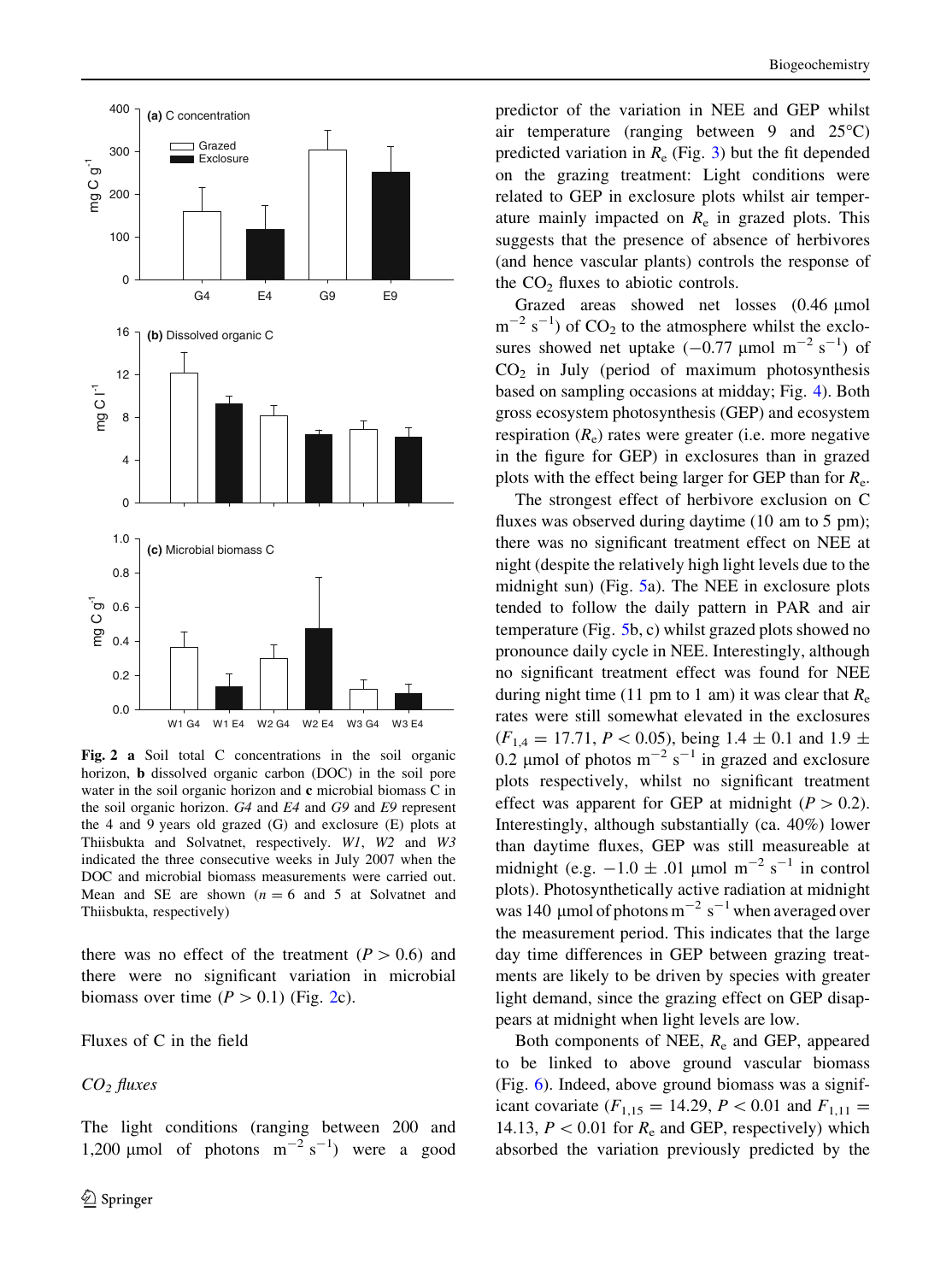<span id="page-8-0"></span>

Fig. 3  $CO<sub>2</sub>$  fluxes in relation to changes in the most significant abiotic predictor a photosynthetically active radiation (PAR) versus net ecosystem exchange of  $CO<sub>2</sub>$  (NEE), **b** air temperature versus ecosystem respiration  $(R_e)$  and c PAR versus gross ecosystem photosynthesis (GEP) measured in July at Thiisbukta in grazed wet moss tundra (open circle) and 4 year old

exclosures (filled circle). The data are from the five occasions CO2 fluxes were measured over a 3-week period in July. Significant regression for the two treatments is shown. Positive fluxes represent an efflux of  $CO<sub>2</sub>$  whilst negative values indicate uptake of  $CO<sub>2</sub>$  from the atmosphere



Fig. 4 a Net ecosystem exchange of  $CO<sub>2</sub>$  (NEE), b ecosystem respiration  $(R_e)$  and c gross ecosystem photosynthesis (GEP) measured in July at Thiisbukta in grazed wet moss tundra (open bars) and 4 year old exclosures (closed bars). Mean and SE are given of 5 day-time measurements in July. Positive fluxes represent an efflux of  $CO<sub>2</sub>$  whilst negative values

grazing treatment for both  $R_e$  and GEP such that the treatment effect was no longer significant. This was not the case for NEE itself. No other measured environmental (soil temperature and soil moisture) or soil biological parameter (below ground biomass, DOC C and N content, microbial biomass) accounted for variation in  $CO<sub>2</sub>$  fluxes in relation to the treatment.

# CH4 fluxes

model structure

The variation in  $CH<sub>4</sub>$  fluxes could be partially explained by the volumetric soil moisture content in the soil organic horizon ( $R^2 = 0.52$ ,  $F_{1,8} =$ 10.66,  $P < 0.05$ ) with CH<sub>4</sub> uptake dominating in plots with drier surface conditions and  $CH<sub>4</sub>$  efflux dominating in wet plots (fluxes ranged between

differences are indicated by  $F$  statistics; the variable denominator degrees of freedom are related to the strength of the random (block) effect within the repeated measures mixed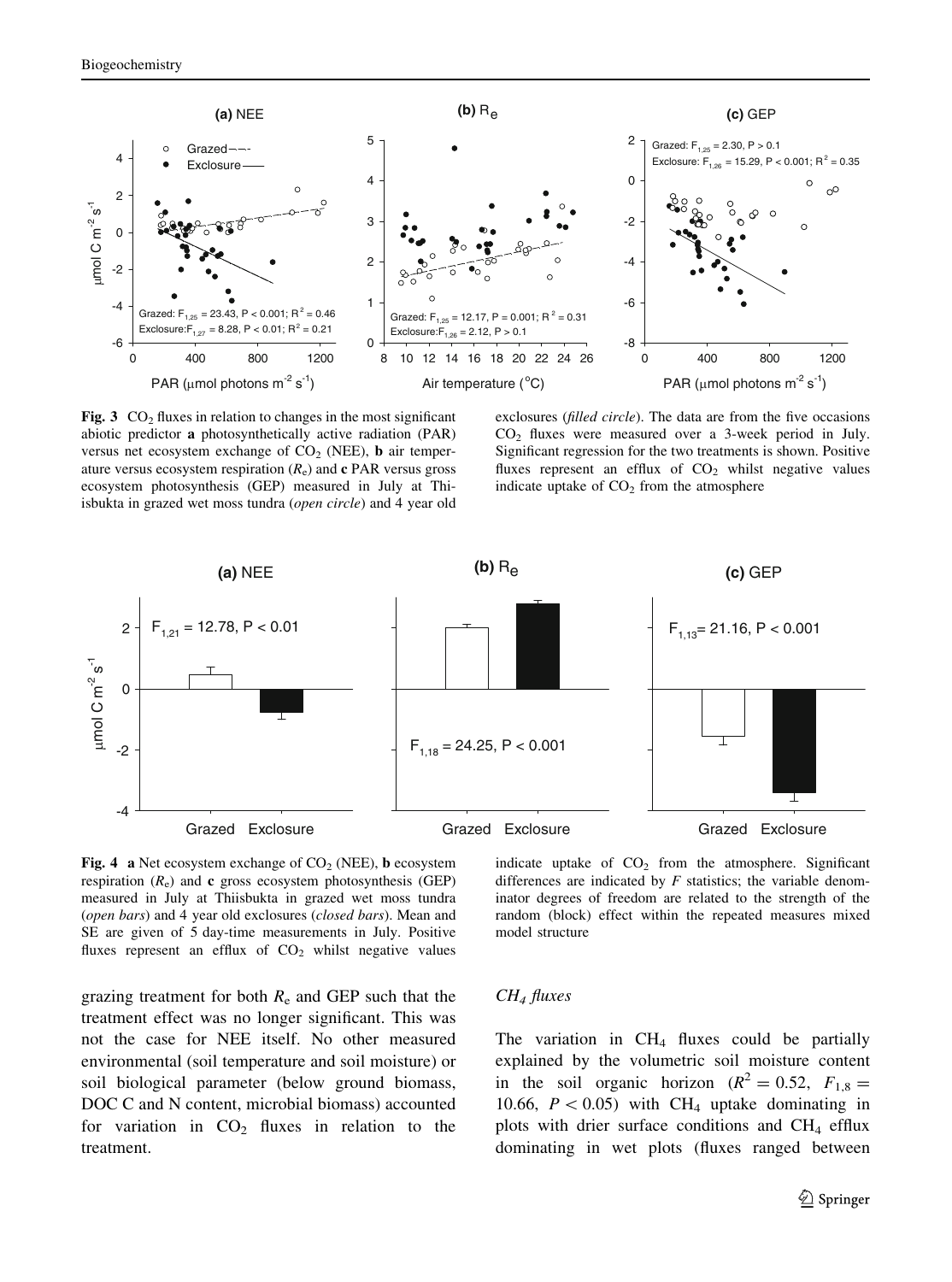<span id="page-9-0"></span>

Fig. 5 Diurnal variation in a net ecosystem exchange (NEE) of  $CO<sub>2</sub>$  in grazed and ungrazed plots at Thiisbukta (4 year old exclosures), b photosynthetically active radiation (PAR) and  $\bf{c}$  air temperature. Positive fluxes represent an efflux of  $\rm{CO}_2$ whilst negative values indicate uptake of  $CO<sub>2</sub>$  from the atmosphere. Significant treatment effects were between 8.00 and 20.00 h. For NEE means (two hourly) were first calculated on the treatment level and the means and standard deviations over the tree sampling periods were calculated to demonstrate the temporal (between weeks) variability in  $CO<sub>2</sub>$  fluxes and the abiotic conditions (PAR and air temperature)

 $-46$  and 25 µg CH<sub>4</sub> m<sup>-2</sup> h<sup>-1</sup>). However, there was no significant difference between grazed and ungrazed plots throughout July ( $P > 0.4$ , 0.18  $\pm$ 4.6 and  $-0.35 \pm 2.1 \,\mu g$  CH<sub>4</sub> m<sup>-2</sup> h<sup>-1</sup>, in control and exclosure plots, respectively) suggesting that grazing does not exert a strong control over the net CH4 fluxes at these sites, at least not over the time frame of our study.

Soil temperature and moisture content

As expected, soils were found to be colder below deep moss mats as described by a significant negative regression between soil temperature and moss depth  $(R^{2} = 0.22, F_{1,20} = 6.90, P < 0.05)$ . There was a trend for increased moss depth in exclosures (overall for Thiisbukta and Solvatnet:  $20 \pm 3$  and  $31 \pm 7$  mm in grazed and exclosure plots, respectively), but this was not significant ( $P = 0.16$ ) possibly due to the relatively short time that the exclosures at Thiisbukta were present. The volumetric moisture content of the surface moss was lower in the exclosures (0.73 and  $0.46$  m<sup>3</sup> m<sup>-3</sup> in grazed and exclosure plots, respectively;  $F_{1,6} = 8.19$ ,  $P = 0.03$ ) due to the reduced compaction. The drier moss surface was associated with higher temperatures in surface moss mat  $(5 \text{ cm})$ below the surface) in exclosures  $(8.9 \text{ vs. } 8.2^{\circ}\text{C})$ ;  $F_{1,10} = 35.57, P < 0.001$  than in grazed plots. However, in the soil organic horizon the moisture content (below the moss mat) did not vary between treatments  $(P > 0.2)$ . As noted above neither changes in soil temperature nor soil moisture appeared to drive the changes seen in  $CO<sub>2</sub>$  fluxes.

# **Discussion**

In this study we have demonstrated that the exclusion of herbivores from wet moss meadows which had been grazed intensively by geese for the previous 20 years allowed a relatively fast increase in vascular plant biomass, vascular plant C storage and C uptake rates. Interesting comparisons can be made between the extent of recovery observed in the grazing exclosures and the characteristics of a naturally ungrazed moss meadow in Adventdalen, a valley further south on Spitsbergen. This demonstrates that after only 4 years, the removal of herbivores from the wet meadow tundra at Ny-Ålesund led to the restoration of the vascular biomass, and C storage in that biomass, to levels that exceed those at the ungrazed site in Adventdalen where the total C storage in the vascular biomass was  $18.0 \pm 3.1 \text{ g m}^{-2}$  (Sjögersten et al. unpublished data). Consequently, the C uptake rates in the ungrazed plots in Ny-Ålesund attained a magnitude similar to that observed in the ungrazed meadow in Adventdalen  $(-0.68 \text{ \mu mol m}^{-2} \text{ s}^{-1})$ ; Sjögersten et al. [2008\)](#page-13-0). This indicates that recovery from heavy grazing to what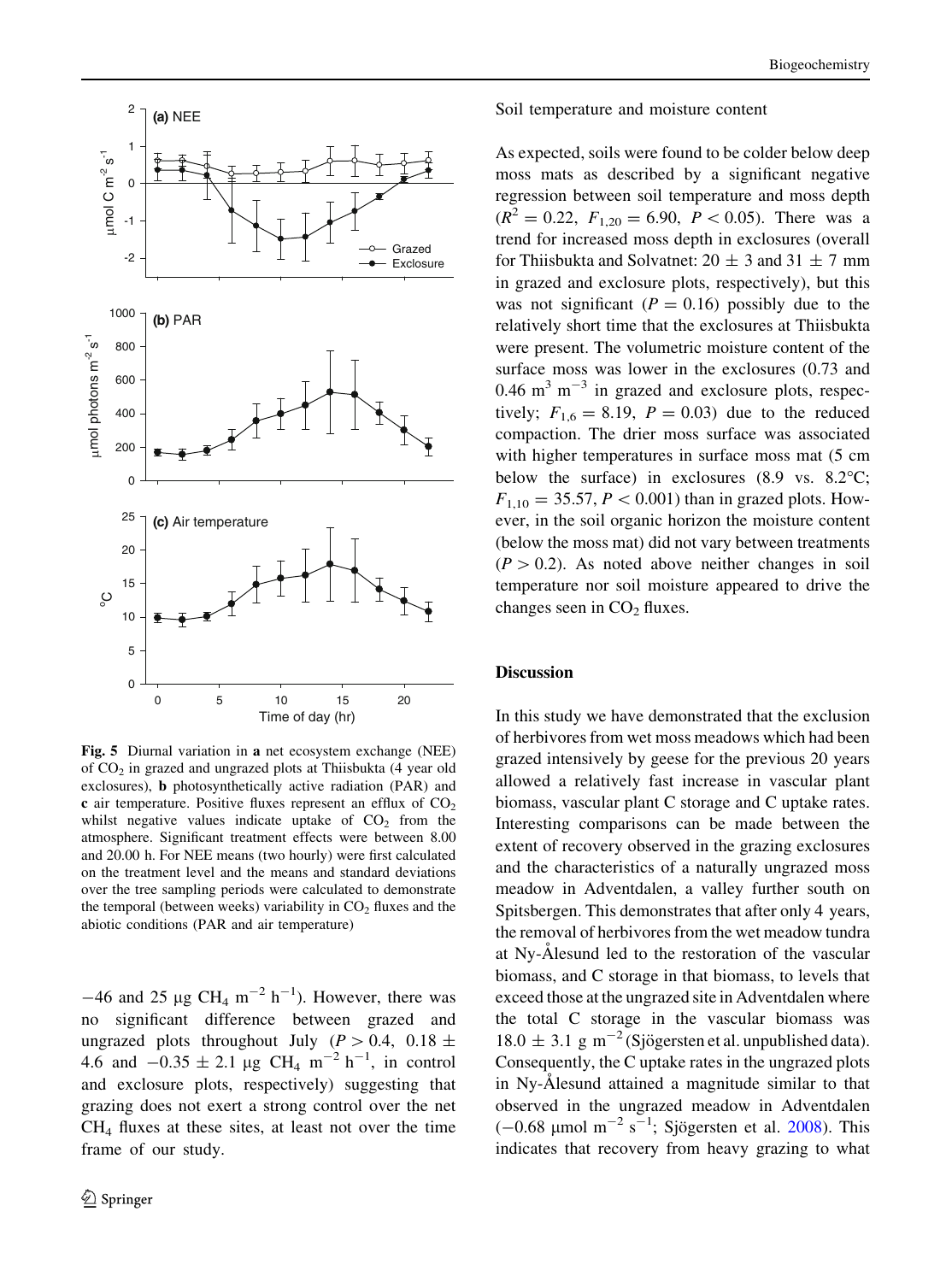<span id="page-10-0"></span>

Fig. 6 Above ground vascular plant biomass in relation to changes in **a** net ecosystem exchange of  $CO<sub>2</sub>$  (NEE), **b** ecosystem respiration  $(R_e)$  and **c** gross ecosystem photosynthesis (GEP) measured in July at Thiisbukta in grazed wet moss tundra (open circle) and 4 year old exclosures (filled

might be expected for an ungrazed wet tundra system can be rapid. A similar rapid increase in above ground biomass in heavily grazed moss meadows following the exclusion of geese has been found also on Bylot Island, Canada (Gauthier et al. [2004\)](#page-12-0). This increased C uptake in the exclosures contrasts to long term grazing exclosures on shrub dominated moorlands where grazing actually enhances the C sink strength of the ecosystem (Ward et al. [2007](#page-13-0)). This shows that herbivores impact on the C uptake differently in contrasting habitats either through the herbivores impact on the relative proportions on plant functional groups within the ecosystem (De Deyn et al. [2008\)](#page-12-0) and/ or the grazing intensity (Zacheis et al. [2001\)](#page-13-0).

The exclusion of the herbivores had the greatest effect on  $CO<sub>2</sub>$  fluxes during day time, when  $CO<sub>2</sub>$ uptake was substantially greater under ungrazed conditions, most likely due to the greater vascular plant biomass (mainly grasses) and its greater photosynthetic activity compared to mosses (Otieno et al. [2009;](#page-13-0) Ward et al. [2009\)](#page-13-0). In fact, whilst the grazed vegetation showed little diurnal variation in NEE, the ungrazed plots exhibited the same diurnal pattern as observed in the ungrazed moss meadows in Adventd-alen (Sjögersten et al. [2008\)](#page-13-0). There was no significant effect of grazer exclusion on NEE during the night. Yet,  $R_e$  was higher in exclosure plots both during the day and at midnight, suggesting that the increased above and below ground plant biomass gave rise to

circle). The data are from three biomass harvests from all plots in three consecutive weeks concurrent with the  $CO<sub>2</sub>$  flux measurements. Positive fluxes represent an efflux of  $CO<sub>2</sub>$ whilst negative values indicate uptake of  $CO<sub>2</sub>$  from the atmosphere

increased respiration rates throughout the diurnal cycle. The similar levels of GEP in grazed and exclosure plots at midnight indicate that only the mosses, which had comparable biomass in exclosures and grazed plots and completely dominated the vegetation in grazed plots, are able to maintain photosynthesis rates right through the 24 h cycle. Mosses have been shown to have low light requirements compared to grasses (Uchida et al. [2002](#page-13-0); Douma et al. [2007;](#page-12-0) Otieno et al. [2009\)](#page-13-0) and our results suggests that during the period of midnight sun at this high arctic site, the light levels in the night are sufficient for their photosynthesis.

It is possible that the magnitude of response to the grazing treatment would vary between years given that the  $CO<sub>2</sub>$  fluxes are strongly influenced by light levels and temperature. The 2007 growing season were within the max and min values for both temperature and precipitation (Table [2\)](#page-11-0) but were on the warmer end so the effect by herbivores on the net uptake of  $CO<sub>2</sub>$  might have been more pronounced in years when lower temperatures suppresses  $R_{e}$ .

CH4 efflux was generally low compared to other wet high arctic sites (Mastepanov et al. [2008;](#page-13-0) Wille et al.  $2008$ ), whilst the CH<sub>4</sub> consumption rate in the drier plots compared to rates measured from mineral soil along the Yenissej river, northern Russia (Flessa et al. [2008\)](#page-12-0) and tundra heath in northern Scandinavia (Sjögersten and Wookey  $2002$ ). The exclosures had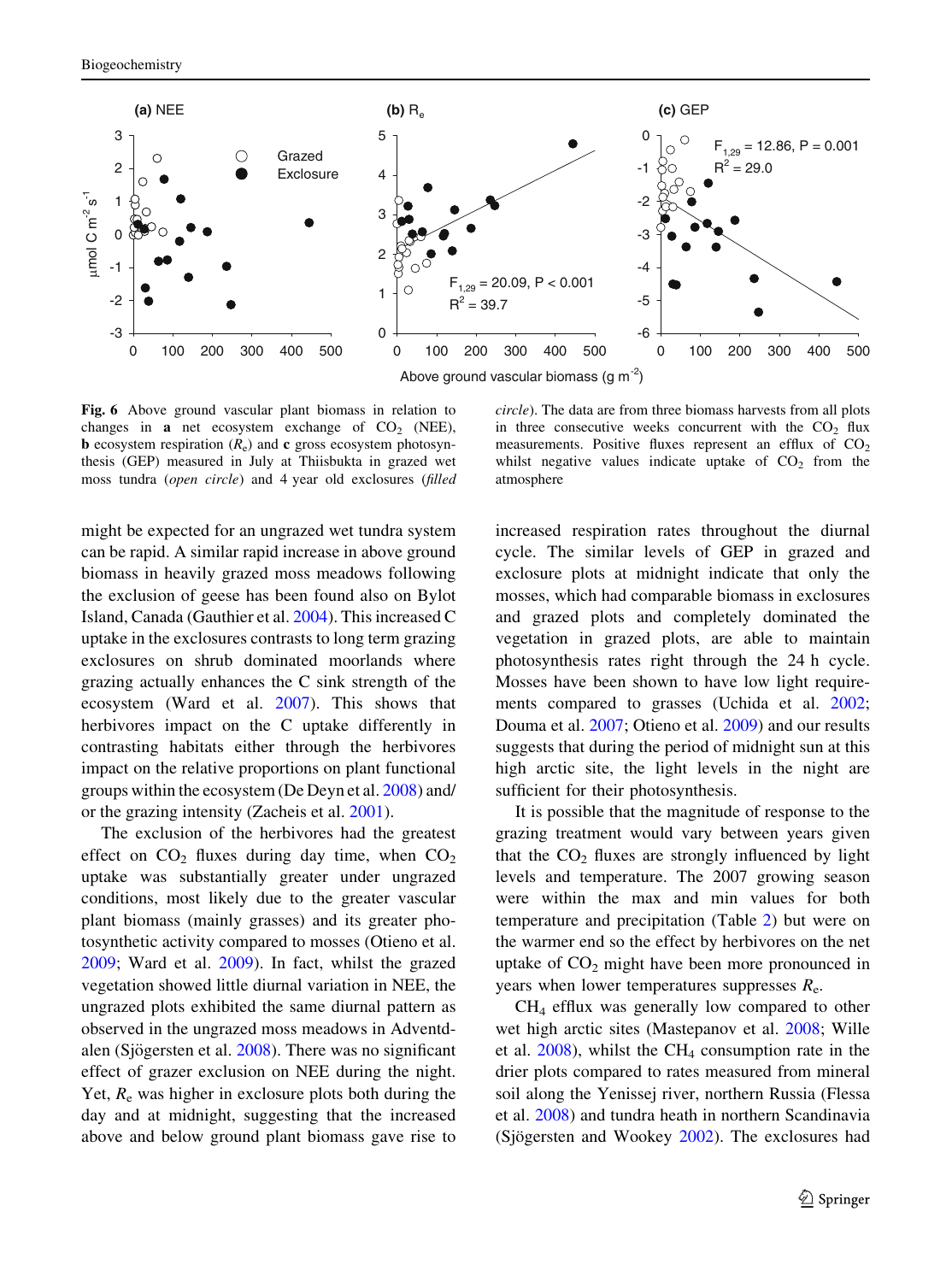|      | Precipitation<br>(mm) | Temp<br>(°C) | Temp<br>anomaly $(^{\circ}C)$ | Min temp<br>$(^\circ C)$ | Max temp<br>$({}^{\circ}{\rm C})$ | Heat sum<br>(°C) |
|------|-----------------------|--------------|-------------------------------|--------------------------|-----------------------------------|------------------|
| 2007 | 52.4                  | 6.6          | 1.7                           | 2.9                      | 11.4                              | 204.1            |
| Mean | 31.2                  | 5.7          | 0.8                           | 1.0                      | 12.9                              | 177.8            |
| Max  | 58.8                  | 6.7          | 1.8                           | 2.9                      | 18.7                              | 206.5            |
| Min  | 0.0                   | 4.6          | $-0.3$                        | $-2.7$                   | 10.1                              | 143.6            |

<span id="page-11-0"></span>Table 2 Variation in summer climate in the Ny-Ålesund area

Data shown is mean, max and min values for July over the period 1999–2009 and the values for 2007. Data from [www.met.no](http://www.met.no)

no impact on the net  $CH<sub>4</sub>$  fluxes despite the fact that the treatment altered many aspects of the ecosystem, which have the potential to impact on  $CH<sub>4</sub>$  fluxes e.g. graminoid and root biomass, temperature and moisture in the moss surface. This suggests that after 4 years neither the shifts in vegetation in the exclosures (e.g. through increases in root exudates with larger grass biomass (Trinder et al. [2008\)](#page-13-0), nor the reduced C inputs from faeces, substantially altered the belowground production of labile C which is the precursor to  $CH_4$  production (Wagner et al. [2003](#page-13-0)). Furthermore, this also suggests that the changes in nutrient inputs from the faeces did not have a strong impact on net  $CH<sub>4</sub>$  fluxes.

There was no significant effect of herbivore removal (either after 4 or 9 years) on the soil organic matter C storage despite the pronounced effects on biomass and  $CO<sub>2</sub>$  fluxes, suggesting that any changes in the soil C concentration in response to ecosystem recovery from grazing would be slow. A similar lack of increased below ground C storage, despite a substantial increase in aboveground biomass after 2 years of removal of herbivores was noted in grazed marshes is Louisiana (Ford and Grace [1998\)](#page-12-0). However, the substantial increases of below ground biomass following the removal of the herbivore might be an important factor that in the future could impact on quality and quantify of the C input to the soil organic matter given the recalcitrance and size of the root C pool in ungrazed tundra systems (Loya et al. [2004](#page-13-0); Woodin et al. [2009\)](#page-13-0).

With respect to litter chemistry, the moss litter C to N ratio (28.25  $\pm$  1.18, average for grazed and exclosure plots, note that these were not significantly different) was lower compared to that of moss litter in the ungrazed moss meadows in Adventdalen on Spitsbergen (42.4  $\pm$  4.1, S. Sjögersten unpublished data), and was comparable to that of vascular litter in the grazed and exclosure plots. This low moss litter C to N ratio indicates that N inputs from geese would increase moss litter decomposition given that this tends to be N limited (Quested et al. [2003](#page-13-0)). The fact that the C to N ratio is comparable in both exclosures and grazed plots is likely to be linked to persistence of N in the moss mat (i.e. old goose N is still held in the moss mat in the exclosures (Gornall et al. [2009](#page-12-0))). The lower soil N found in exclosures is likely to be due to (i) reduced N inputs from faeces, (ii) the result of the reallocation of N from the soil organic matter to plant tissue supporting the substantially greater growth of the vegetation or a combination of the two processes. This suggests that grazing in this high arctic system results in a larger component of the ecosystem N to be held in the soil. Despite the higher soil N in grazed plots we saw no indication of elevated decomposition rates (e.g. lower C concentrations, depth of the soil organic horizon) compared to in the exclosures. This contrasts with the rapid loss of C that has been found in response to experimentally increased N levels in Alaska (Nowinski et al. [2008\)](#page-13-0) suggesting that N inputs will impact on decomposition differently in contrasting tundra habitats in relation to the SOM quality and the level of N inputs.

The recovery of the above ground biomass and  $CO<sub>2</sub>$  fluxes demonstrates the plasticity of this high arctic ecosystem in terms of response to changing herbivore pressure. Given that the study area had been heavily grazed for the previous 20 years, the relatively quick response (4 years) of the vegetation demonstrates that neither nutrient levels nor the seed bank (Kuijper et al. [2006](#page-12-0)) have been eroded over this period to a point from which recovery of ecosystem function is no longer possible. The rapid recovery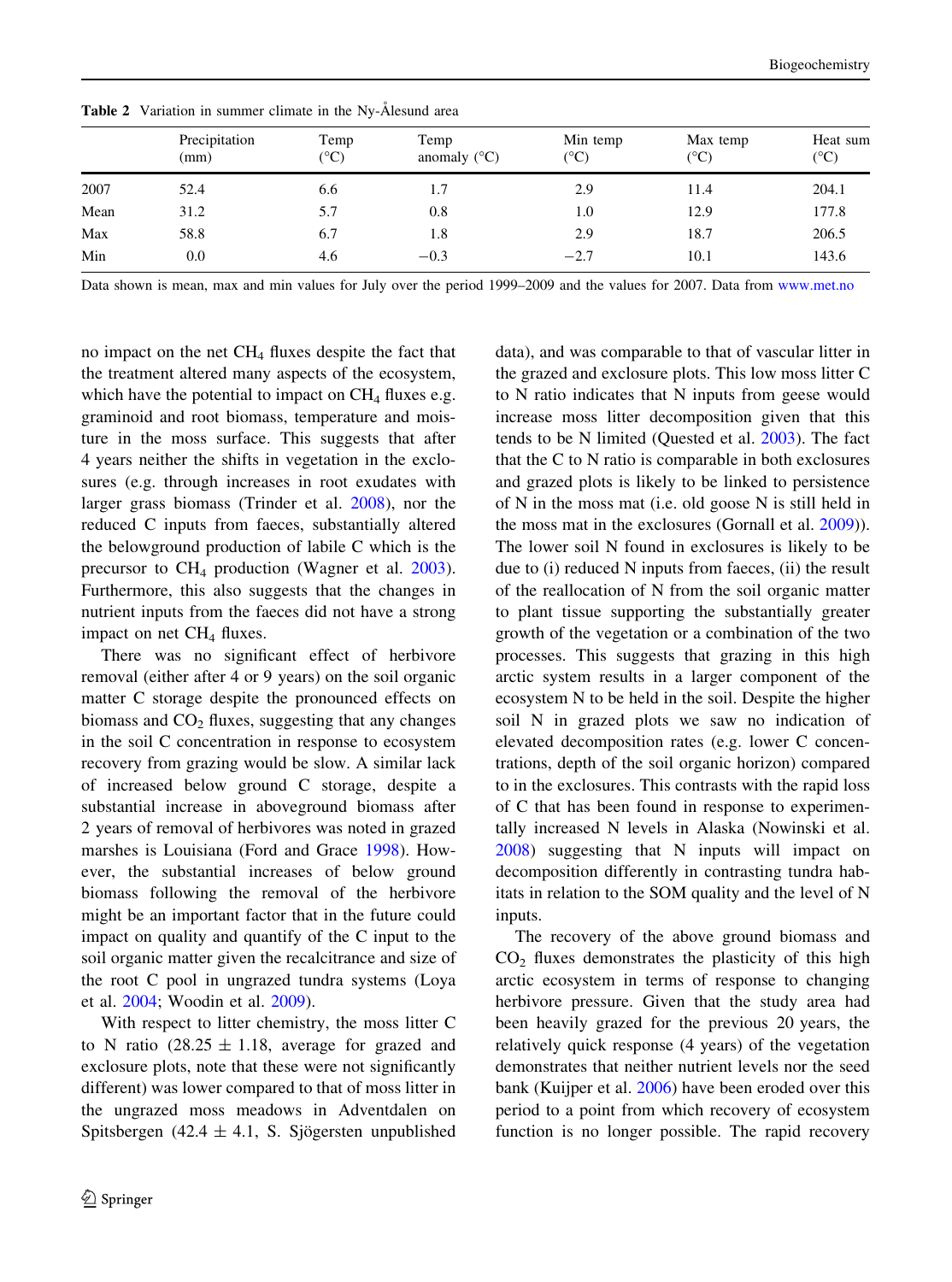<span id="page-12-0"></span>demonstrated in this study differs dramatically from the situation in subarctic Canada where geese have pushed the ecosystem to an alternate stable state dominated by exposed sediment (Jefferies et al. 2006) and the removal of the herbivore has been demonstrated not to be sufficient to restore the vegetation (Handa and Jefferies 2000). However, it is worth noting that in addition to grazing, which is the focus of this study, below ground feeding activities (or grubbing) by pink-footed geese, on a par with snow geese, have been observed to impact wet systems across Svalbard (Speed et al. [2009](#page-13-0)). Since grubbing is more disruptive than grazing, the ecosystems' ability to recover from this might be less rapid. In conclusion, our results suggests that at this point severe grazing pressure by geese in the Ny-Ålesund area has not resulted in a permanent ecosystem state change and that although grazing currently suppresses the C uptake of the ecosystem it is clear that if grazing pressure on the vegetation was reduced the C uptake during the growing season would recover.

Acknowledgments This work was funded by the European Commission Framework 5 grant no: EVK2-CT-2002-00145 (FRAGILE) and ARCFAC. We are grateful for logistical support from Kingsbay AS and the Norwegian Polar institute in Ny-Ålesund and assistance with field work from 'the goose team' at the Netherlands Arctic Station. The experiments carried out within this project comply with the Norwegian laws under which Svalbard is governed.

Open Access This article is distributed under the terms of the Creative Commons Attribution Noncommercial License which permits any noncommercial use, distribution, and reproduction in any medium, provided the original author(s) and source are credited.

#### References

- Abraham KF, Jefferies RL, Alisauskas RT (2005) The dynamics of landscape change and snow geese in midcontinent North America. Glob Chang Biol 11:841–855
- ACIA (2005) The Arctic Climate Impact Assessment. Cambridge University Press, New York
- Bardgett RD, van der Wal R, Jonsdottir IS, Quirk H, Dutton S (2007) Temporal variability in plant and soil nitrogen pools in a high-Arctic ecosystem. Soil Biol Biochem 39: 2129–2137
- Bodelier PLE, Stomp M, Santamaria L, Klaassen M, Laanbroek HJ (2006) Animal–plant–microbe interactions: direct and indirect effects of swan foraging behaviour modulate methane cycling in temperate shallow wetlands. Oecologia 149:233–244
- Bråthen KA, Ims RA, Yoccoz NG, Fauchald P, Tveraa T, Hausner VH (2007) Induced shift in ecosystem productivity? Extensive scale effects of abundant large herbivores. Ecosystems 10:773–789
- De Deyn GB, Cornelissen JHC, Bardgett RD (2008) Plant functional traits and soil carbon sequestration in contrasting biomes. Ecol Lett 11:516–531
- Douma JC, Van Wijk MT, Lang SI, Shaver GR (2007) The contribution of mosses to the carbon and water exchange of arctic ecosystems: quantification and relationships with system properties. Plant Cell Environ 30:1205–1215
- Flessa H, Rodionov A, Guggenberger G, Fuchs H, Magdon P, Shibistova O, Zrazhevskaya G, Mikheyeva N, Kasansky OA, Blodau C (2008) Landscape controls of  $CH<sub>4</sub>$  fluxes in a catchment of the forest tundra ecotone in northern Siberia. Glob Chang Biol 14:2040–2056
- Ford MA, Grace JB (1998) Effects of vertebrate herbivores on soil processes, plant biomass, litter accumulation and soil elevation changes in a coastal marsh. J Ecol 86:974–982
- Fox AD, Madsen J, Boyd H, Kuijken E, Norriss DW, Tombre IM, Stroud DA (2005) Effects of agricultural change on abundance, fitness components and distribution of two arcticnesting goose populations. Glob Chang Biol 11:881–893
- Gauthier G, Bety J, Giroux J-F, Rochefort L (2004) Trophic interactions in a high arctic snow goose colony. Integr Comp Biol 44:119–129
- Gauthier G, Giroux J-F, Reed A, Béchet A, Bélanger L (2005) Interactions between land use, habitat use, and population increase in greater snow geese: what are the consequences for natural wetlands? Glob Chang Biol 11:856–868
- Giblin AE, Nadelhoffer KJ, Shaver GR, Laundre JA, McKerrow AJ (1991) Biogeochemical diversity along a riverside toposequence in arctic Alaska. Ecol Monogr 61:415–435
- Gornall JL, Woodin SJ, Jonsdottir IS, Van der Wal R (2009) Herbivore impacts to the moss layer determine tundra ecosystem response to grazing and warming. Oecologia 161:747–758
- Handa IT, Jefferies RL (2000) Assisted revegetation trials in degraded salt-marshes. J Appl Ecol 37:944–958
- Handa IT, Harmsen R, Jefferies RL (2002) Patterns of vegetation change and the recovery potential of degraded areas in a coastal marsh system of the Hudson Bay lowlands. J Ecol 90:86–99
- Jefferies RL, Drent RH (2006) Arctic geese, migratory connectivity and agricultural change: calling the sorcerer's apprentice to order. Ardea 94:537–554
- Jefferies RL, Jano AP, Abraham KF (2006) A biotic agent promotes large-scale catastrophic change in the coastal marshes of Hudson Bay. J Ecol 94:234–242
- Joabsson A, Christensen TR, Wallen B (1999) Vascular plant controls on methane emissions from northern peatforming wetlands. Trends Ecol Evol 14:385–388
- Kéry M, Madsen J, Lebreton J-D (2006) Survival of Svalbard pink-footed geese Anser brachyrhynchus in relation to winter climate, density and land-use. J Anim Ecol 75: 1172–1181
- Kuijper DPJ, Bakker JP, Cooper EJ, Ubels R, Jónsdóttir IS, Loonen MJJE (2006) Intensive grazing by Barnacle geese depletes high Arctic seed bank. Can J Bot 84:995–1004
- Kutzbach L, Wagner D, Pfeiffer EM (2004) Effect of microrelief and vegetation on methane emission from wet